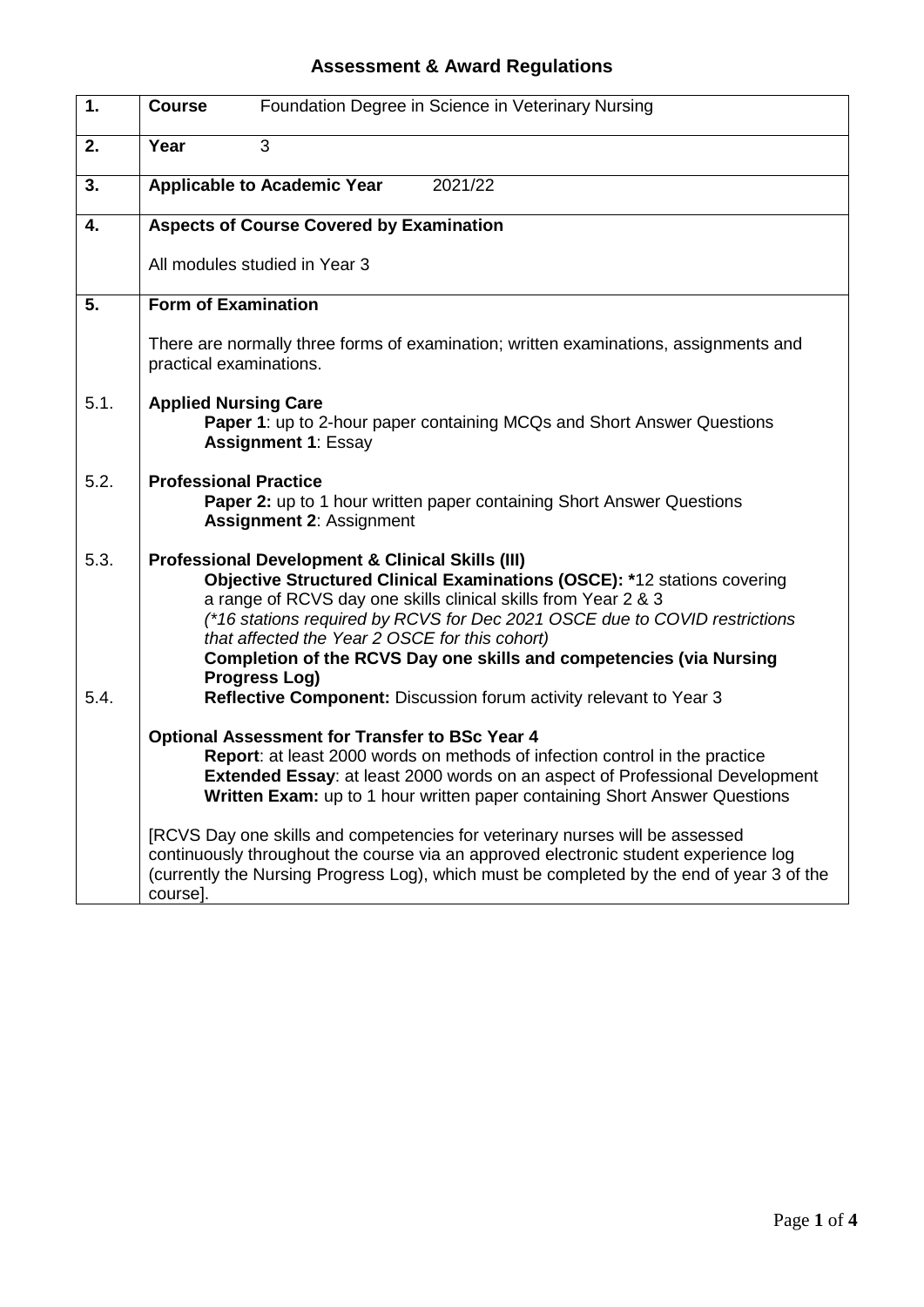## **6.** 6.1. 6.2. **Marking Criteria Assignments:** The appropriate College Common Grading Scheme will be used for marking extended pieces of work depending on the type of assessment. The Common Grading Schemes available are: • Common Grading Scheme (LAQ) • Common Grading Scheme (CPRQ – Undergraduates) • Common Grading Scheme (Reflective Writing) **Multiple Choice Questions:** The pass mark for the MCQ examinations as a whole will be set according to approved and accepted standard setting protocols, normalised and then scaled. The number of marks available for each type of question will be clearly stated on the examination paper. A question left unanswered or deleted by the student will score zero.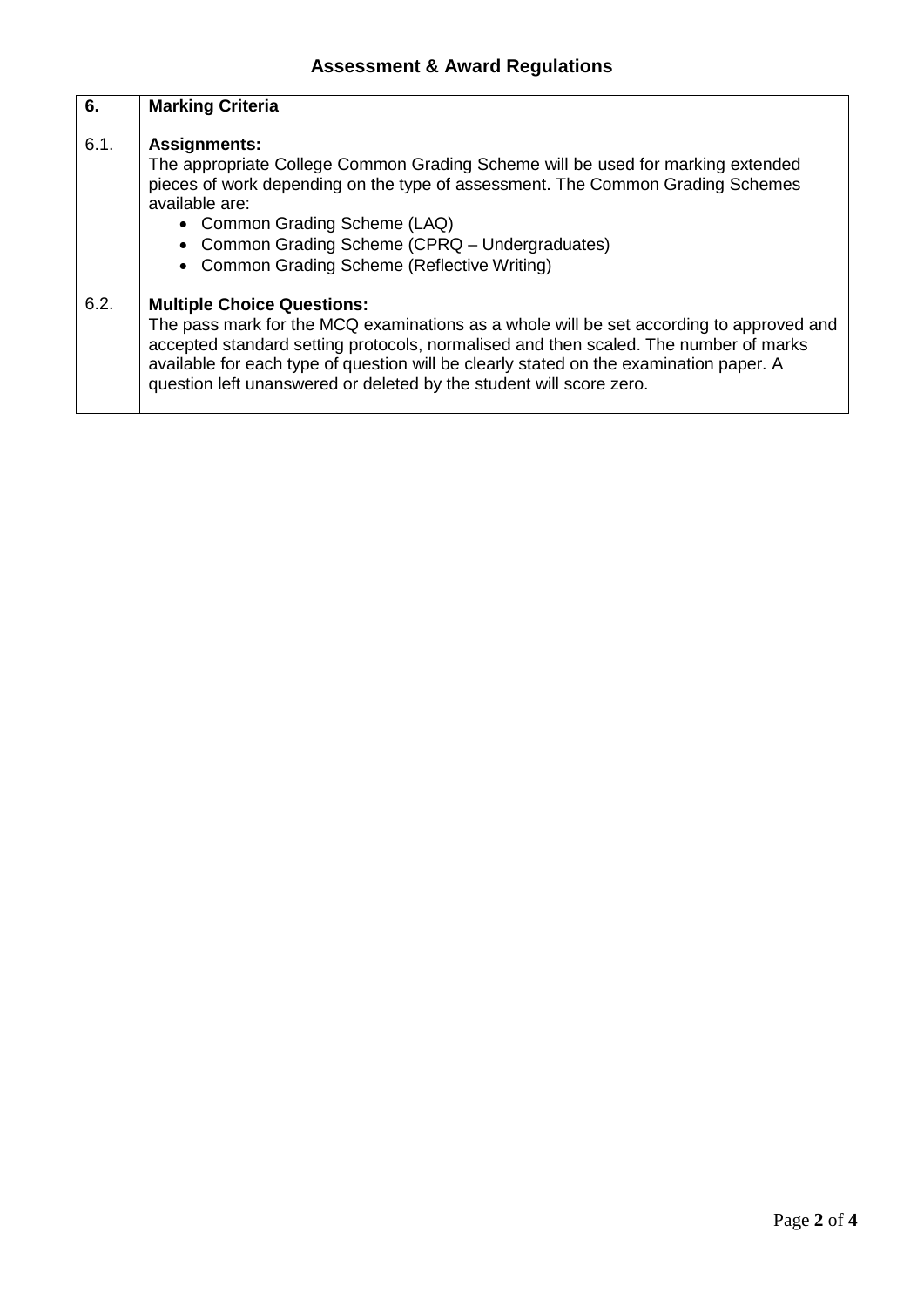## **Assessment & Award Regulations**

| 6.3.   |                                                                                             | <b>Short Answer Questions</b>                                                         |                               |                               |                        |  |
|--------|---------------------------------------------------------------------------------------------|---------------------------------------------------------------------------------------|-------------------------------|-------------------------------|------------------------|--|
|        |                                                                                             | Short Answer Questions are marked against the College's 0-10 marking scheme.          |                               |                               |                        |  |
| 6.4.   | <b>Objective Structured Clinical Examinations (OSCEs)</b>                                   |                                                                                       |                               |                               |                        |  |
|        | A pass mark will be set for each station. The pass mark for the examination as a whole will |                                                                                       |                               |                               |                        |  |
|        |                                                                                             | be set according to approved and accepted standard setting protocols, including if    |                               |                               |                        |  |
|        |                                                                                             | appropriate a minimum number of stations to be passed, then normalised and scaled.    |                               |                               |                        |  |
| 6.5    |                                                                                             | <b>Reflective Component (Discussion Forum)</b>                                        |                               |                               |                        |  |
|        |                                                                                             | The discussion forum activity must be satisfactorily completed in accordance with the |                               |                               |                        |  |
|        |                                                                                             | guidelines and will be graded as pass or fail.                                        |                               |                               |                        |  |
| 7.     | <b>Allocation of Marks and any Additional Requirements</b>                                  |                                                                                       |                               |                               |                        |  |
|        | <b>First Sit</b>                                                                            |                                                                                       | Weighting                     | <b>Credit</b><br><b>Value</b> | <b>Resit</b>           |  |
| 7.1.   |                                                                                             | <b>Applied Nursing Care</b>                                                           |                               | 25                            | As first sit.          |  |
|        | Paper 1                                                                                     |                                                                                       | 67%                           |                               |                        |  |
|        |                                                                                             | Assignment 1                                                                          | 33%                           |                               | A module<br>passed at  |  |
| 7.2.   |                                                                                             | <b>Professional Practice</b>                                                          |                               | 25                            | the second             |  |
|        | Paper 2                                                                                     |                                                                                       | 33%                           |                               | attempt                |  |
|        |                                                                                             | Assignment 2                                                                          | 67%                           |                               | will not be<br>capped. |  |
| 7.3.   |                                                                                             | <b>Professional Development &amp; Clinical Skills (III)</b>                           |                               | 10                            | See                    |  |
|        | <b>OSCEs</b>                                                                                |                                                                                       | 100%                          |                               | Section 10             |  |
|        |                                                                                             | Complete the RCVS Day one skills & competencies<br><b>Reflective Discussion Forum</b> | Pass/Fail<br><b>Pass/Fail</b> |                               | below.                 |  |
|        |                                                                                             |                                                                                       |                               |                               |                        |  |
| 8.     | <b>Requirements to Pass Overall</b>                                                         |                                                                                       |                               |                               |                        |  |
| 8.1.   | Year 3 of the FdSc Veterinary Nursing                                                       |                                                                                       |                               |                               |                        |  |
| 8.1.1. | <b>Modules</b>                                                                              |                                                                                       |                               |                               |                        |  |
|        |                                                                                             | In order to pass a module a student must obtain an aggregated average of              |                               |                               |                        |  |
|        | <b>AND</b>                                                                                  | 50% from the assessment activities combined.                                          |                               |                               |                        |  |
|        |                                                                                             | At least 40% in each individual assessment activity.                                  |                               |                               |                        |  |
| 8.1.2. | <b>FdSc Year 3</b>                                                                          |                                                                                       |                               |                               |                        |  |
|        | <b>AND</b>                                                                                  | To have achieved a pass in all modules                                                |                               |                               |                        |  |
|        | <b>AND</b>                                                                                  | To have achieved a pass in the practical examinations (OSCEs)                         |                               |                               |                        |  |
|        | <b>AND</b>                                                                                  | To have achieved a pass in the Reflective Discussion Forum activity                   |                               |                               |                        |  |
|        | To have completed the RCVS Day one skills & competencies<br><b>AND</b>                      |                                                                                       |                               |                               |                        |  |
|        |                                                                                             | To have completed the 1800 placement hours                                            |                               |                               |                        |  |
|        |                                                                                             |                                                                                       |                               |                               |                        |  |
|        |                                                                                             |                                                                                       |                               |                               |                        |  |
|        |                                                                                             |                                                                                       |                               |                               |                        |  |
|        |                                                                                             |                                                                                       |                               |                               |                        |  |